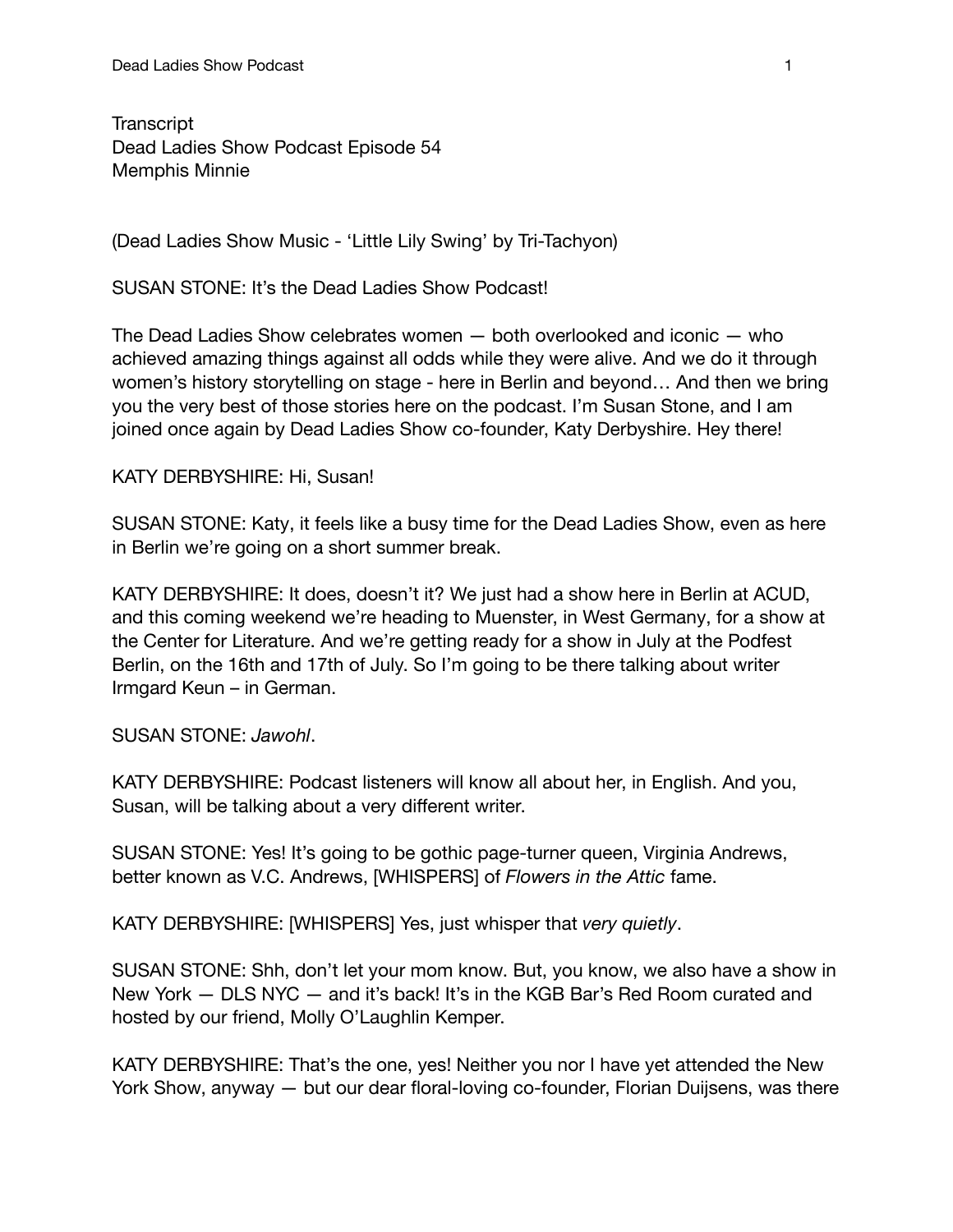for its triumphant return last month, and he even graced the stage. So we're going to hear from him all the way in New York in this very episode.

SUSAN STONE: We are! But first, let's start with a question… Katy, what do Beyoncé, Björk, Sophie B. Hawkins and Led Zeppelin have in common?

KATY DERBYSHIRE: They don't all have a "B" in their name, you're gonna have to tell me.

SUSAN STONE: It was close, though! The answer is, of course, our featured Dead Lady.

KATY DERBYSHIRE: Ahh. Here's Florian from New York's Red Room to tell us all about Memphis Minnie.

FLORIAN DUIJSENS: Beyoncé's "Don't Hurt Yourself," Björk's "Army of Me," and bisexual icon Sophie B. Hawkins's "Damn, Wish I was Your Lover" all sample a gargantuan John Bonham beat from "When the Levee Breaks," a classic Led Zeppelin recording from 1971. So in the grand old tradition of rock and roll, however, this was a cover, originally performed by Black artists who were then billed as Kansas Joe and Memphis Minnie. Sadly, neither of these two would live to hear their work resonating throughout late 20<sup>th</sup> and early 21<sup>st</sup>-century music.

[SHOWS SLIDE] Yet Memphis Minnie was America's most popular female blues singer in the 1930s and 40s, aside from Bessie Smith – who you might have heard of, but she also did a lot of jazz, I guess, traditionally. So, in fact, Minnie was far more popular than Robert Johnson, Charley Patton, or Lightnin' Hopkins – who, um, white men like me like to talk about a lot [AUDIENCE LAUGHS]. Minnie wrote a lot of her own songs, she played lead guitar, she released more solo records than her male partners. (And a side note: in the 40s, because of the material shortages, a lot of the records were melted down. So a lot of Lightnin' Hopkins records were actually *made* of Minnies' records.)

Anyway, so, though Minnie recorded around 220 sides, not a great deal of her life is documented, and there is no birth certificate for any of her *four* different possible dates of birth. Most likely she was born near Walls, Mississippi, in 1897 [SHOWS SLIDE]. Her name was Lizzie Douglas, but her family called her Kid. [SHOWS SLIDE] She was the eldest of 13 siblings, four of whom died young. Her father was a sharecropper, growing sugarcane, corn, cotton, and the like. [SHOWS SLIDE] Kid never took to farming though, and also never finished school, though she did know how to read and write.

[SHOWS SLIDE] By all accounts she was a bit of a wild child, often running away, right along this road to Memphis, particularly to Beale Street [SHOWS SLIDE], where she got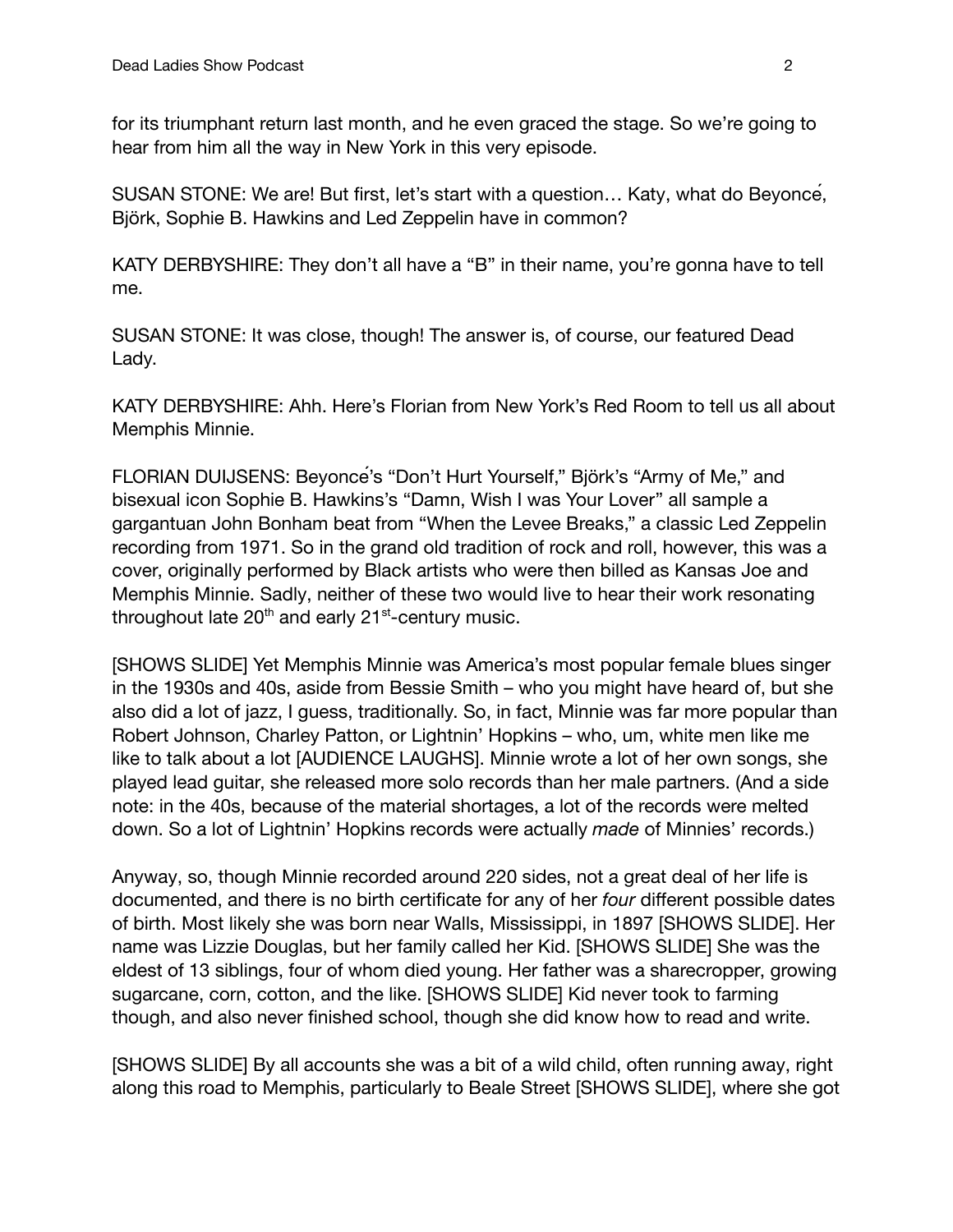so obsessed with music that eventually her parents gave her her first guitar at the age of eight. Soon after, she literally ran away with the circus [AUDIENCE LAUGHS], joining the Ringling brothers on a tour of the American South. Here she is singing about her youth:

[PLAYS RECORDING OF MEMPHIS MINNIE SONG, "IN MY GIRLISH DAYS"]

I flagged a train, didn't have a dime Trying to run away from that home of mine I didn't know no better Oh boys In my girlish days

In her song "In My Girlish Days," she explains "I had to travel 'fore I got wise," and she was certainly streetwise. As one friend said: "Any men fool with her, she'd go for them right away. She didn't take no foolishness off them. Guitar, pocketknife, pistol, anything she get her hand on, she'd use it."

[SHOWS SLIDE] After WWI, when she'd just turned 20, we find her just down the road from Walls (again), living with her first musical partner, Willie Brown. "Wasn't nothing he could teach her. Everything Willie could play, she could play, and then she could play things he couldn't," a friend later said. With him she'd play all over the place, including white people's parties, but she never sat still very long. And by the late 1920s she was outta there, setting up shop with Joe McCoy [SHOWS SLIDE], with whom she'd record some of her most enduring songs, like "When the Levee Breaks." Playing for dimes at a Beale Street barbershop, they were discovered by a record scout. They first went to New York to record in 1929 [SHOWS SLIDE], and in 1930, on the day of their first session for another label, they got married [SHOWS SLIDE].

It was probably a white record label exec who named them Kansas Joe and Memphis Minnie, even though Joe wasn't from Kansas, Minnie wasn't from Memphis, and Minnie wasn't her real name. [AUDIENCE LAUGHS] Joe was no slouch in the songwriting department either. So, he had written "Why Don't You Do Right?," which you might know. Wildly "popularized" by Peggy Lee in 1942, the song was originally recorded by the Black singer Lil Green the year before. [SHOWS SLIDE] Like Green, Minnie was never paid as much as Peggy Lee though. Instead, she earned as much as her male Black colleagues, \$12.50 per song in her early career (that's about 250 in today's dollars). By 1946, she would've "proven" her value and was making \$35 (or \$520) a pop.

*Billboard* magazine wrote that she did especially well on jukeboxes, where she was said to make "coin machine magic at the Harlem spots." [SHOWS SLIDE] So-called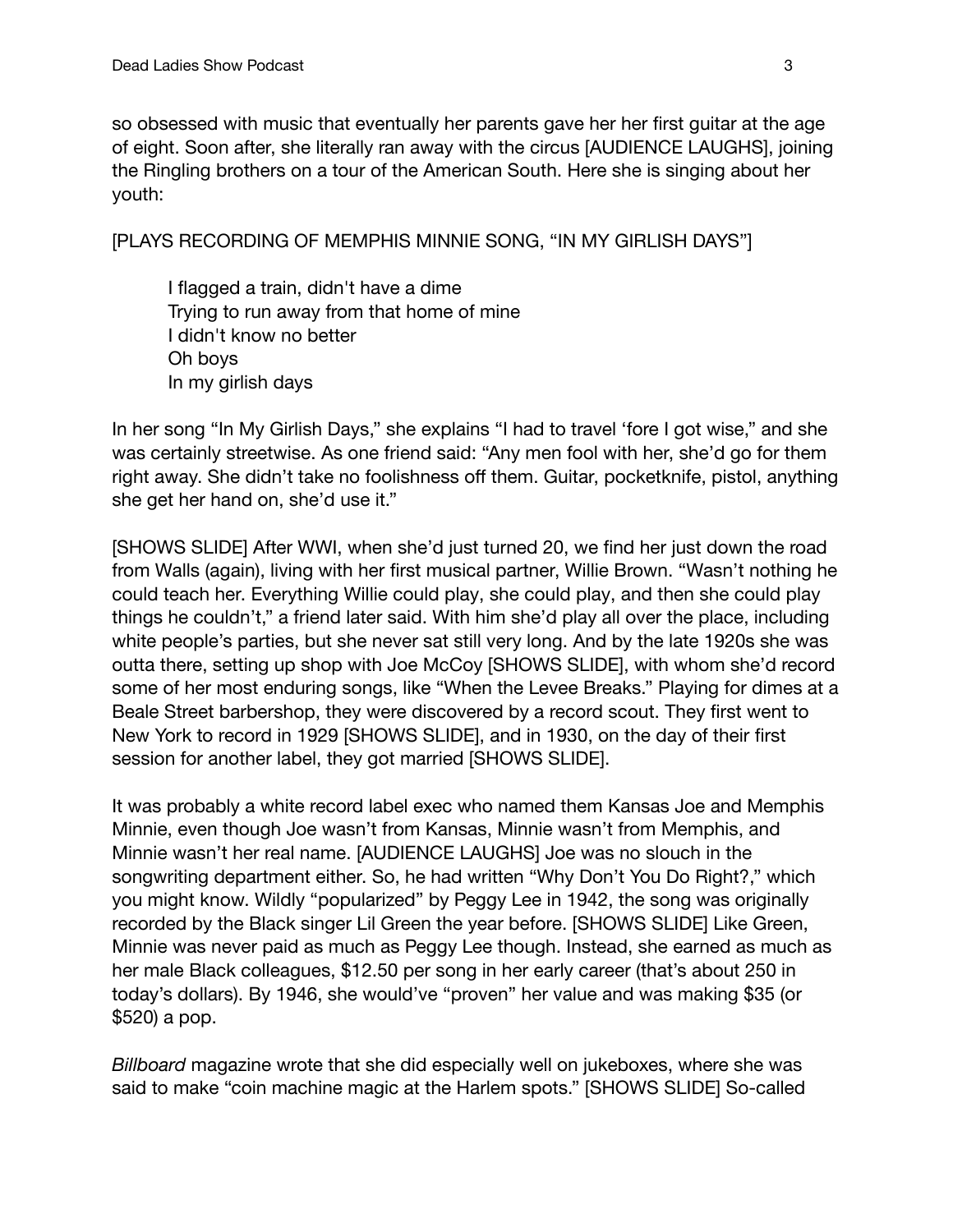race records like hers were sold all over the place: at furniture stores, at plantation commissaries, or via mail order. By 1927, which was just before she started recording, 10 million race records were sold a year, and though only 10–20% of Black households actually had record players, many more had records. And 80% of the blues-record buyers were actually women, and Minnie was very popular.

[SHOWS SLIDE] By 1935, it was so very clear that Minnie was the star, not Joe, so their credits were actually switched. It became "Memphis Minnie and Kansas Joe" instead, and Minnie started recording more and more solo material, and also some saltier stuff [SHOWS SLIDE], like "Dirty Mother For You" [AUDIENCE LAUGHS] and also "Bumble Bee Blues" (about her man's excellent "stinging" skills). [AUDIENCE LAUGHS]

Off the mic, Minnie cursed like a sailor too. Big Bill Broonzy [SHOWS SLIDE] confirmed that she was unlike other women: "There was another woman going around Chicago saying she was Memphis Minnie. But when I saw her, I said: 'Hell, no, that's not Memphis Minnie, [AUDIENCE LAUGHS] because the real Memphis Minnie can pick a guitar and sing as good as any man I've ever heard. This woman plays like a *woman* guitar player.'" [AUDIENCE BOOS]

And according to her friend (and sometime lover) Homesick James – [AUDIENCE LAUGHS] (this is just one in a series of amazingly named partners) – it wasn't just cursing and playing guitar and gambling, she also drank "like a man." [SHOWS SLIDE] Here's one of her favorite brands of wine, Wild Irish Rose. [AUDIENCE LAUGHS] And she chewed tobacco. "She kept it in her mouth all the time. Even when she was singing, she kept that tobacco in her mouth. She had a coffee cup, be singing, spit right in there […] she didn't care." [AUDIENCE LAUGHS]

[SHOWS SLIDE] Her sense of style stood out too, wearing nice dresses and high-heeled shoes, occasional glasses (as I maybe said), and sometimes even pricey wigs. Here's a friend's anecdote: "Minnie paid \$200 for a wig. At that time women wasn't wearing wigs, you know, unless they just had to. She paid \$200 for a wig, she got drunk and went home that night, leave that wig on a chair. Now, someone had done got her a little puppy. She woke up the next morning looking for her wig, her wig was tore up and scattered all over the house! Minnie hit the puppy with her guitar, [AUDIENCE MOANS], broke the neck off of it" – the guitar, I presume [AUDIENCE LAUGHS] – "and [her husband] let him out, and he said that dog didn't even look back. That dog did not come back at all." [AUDIENCE LAUGHS]

Minnie was also very particular about her jewelry story [SHOWS SLIDE], so to speak, her smile sparkling with gold teeth, wearing a bracelet – as you can see there – made from a silver dollar from her birth year that her sister had given her. A friend noted that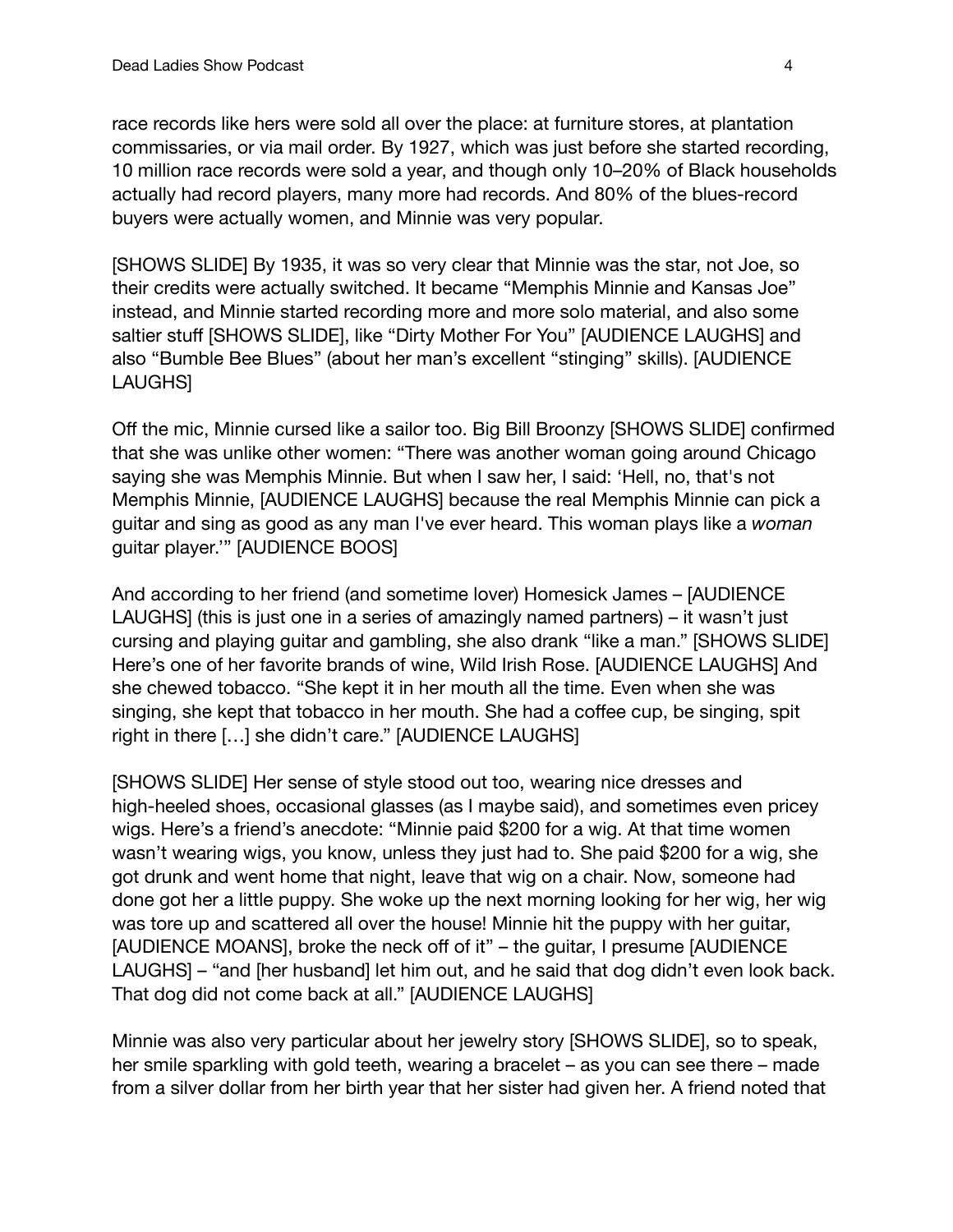she also had a set of earrings made out of two silver dimes. Money was kind of her trademark. Her guitars were a point of pride, too, and she was one of the very first blues artists to use an *electric* guitar, playing Chicago venues billed as "Memphis Minnie and her electric guitar" or "master of electric guitar".

Some sources suggest her marriage to Kansas Joe broke up because he was jealous of her stardom, but Minnie certainly seems to have initiated the break. Here's a clip from a song she recorded right around that time in 1937:

[PLAYS RECORDING OF MEMPHIS MINNIE SONG, "HOT STUFF"]

I decided I wouldn't marry no more Now I'm catching hell everywhere I go Hot stuff, hot stuff Well it's hot stuff here and it's everywhere I go

Minnie was a slim, not particularly tall woman with a sharp tongue and an even sharper wardrobe: "They had to fight the mens away from her," as her sister said. [AUDIENCE LAUGHS] She is rumored to have dated men with wonderful names like Fiddlin' Joe Martin [SHOWS SLIDE] (here he is on the left, many years later), and Blind John Davis [SHOWS SLIDE] [AUDIENCE LAUGHS] (also much later) – not to mention a man called Squirrel, of whom I could find no pictures. [AUDIENCE LAUGHS]

[SHOWS SLIDE] In 1938, however, she met Ernest Lawlars, soon to be her new musical partner and second husband, "Little Son Joe." Her friend said: "She was very faithful to him, you know she never did get carried away, 'bout her husbands." He, however, would have to live in her shadow, as evidenced by the name on his record label [SHOWS SLIDE]: Mr. Memphis Minnie. [AUDIENCE LAUGHS]

Now, like millions of other Black people, the two of them headed north, moving to Chicago's south side in 1939, and marrying in 1942, here [SHOWS SLIDE] on Clark Street. Minnie spent a great deal of time on the road though, touring all over in her 1938 Ford. [SHOWS SLIDE] [AUDIENCE LAUGHS]

"Child," Minnie would say, "I been all over the world, New York, Chicago, California." Adding, "I drink *anywhere* I please" – which, in the Chicago years, mostly meant gin. Still, there were limits: on one of these tours, near DC for instance, they all had to sleep in a field, because the motels didn't rent rooms to Black people, nor were they allowed to eat or drink with the white acts.

She used the Ford until it quit, and never was able to buy another car. She never learned how to drive it either, and in 1941 perhaps this is what inspired her to write and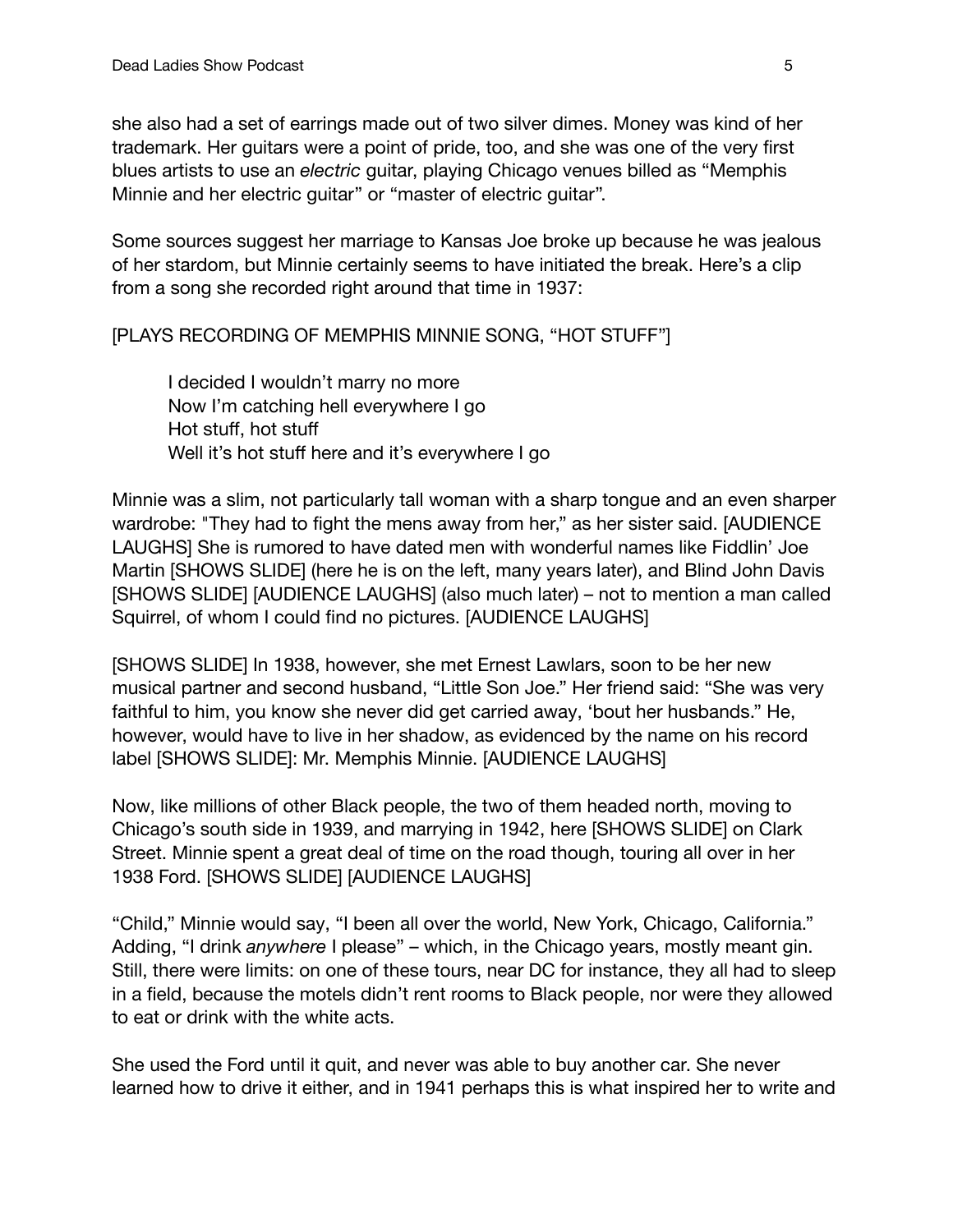record what would become her biggest hit: "Me & My Chauffeur." [AUDIENCE LAUGHS] Here's a clip from a later recording:

[PLAYS RECORDING OF MEMPHIS MINNIE SONG, "Me & My Chauffeur"]

Won't you be my chauffeur Won't you be my chauffeur I wants him to drive me I wants him to drive me downtown 'Cause he drives so easy, I can't turn him down

Despite what its lyrics about shooting her chauffeur may suggest [AUDIENCE LAUGHS], Minnie always told her very religious sister she was also a believer. Quote: "Only every time she would get ready to get baptized, she couldn't resist going to play at a nightclub" instead. And in the 1940s, Minnie was basically at the club non-stop, performing and partying at places like Chicago's Club DeLisa [SHOWS SLIDE], the Dipsy Doodle Lounge, and at the legendary gay nightclub Joe's Deluxe. Ebony magazine did this wonderful story about their drag shows. One song I imagine she'd play at drag shows, originally recorded in 1930, was "Plymouth Rock Blues", in which she sings: "I got so many chickens, can't tell my roosters from my hens." [AUDIENCE LAUGHS]

To get a better sense of just what a Memphis Minnie show looked and sounded like, we'll have to turn to Harlem Renaissance poet Langston Hughes, who saw her at Chicago's 230 Club [SHOWS SLIDE] on New Year's Eve 1942. No video of Minnie exists, but I hope this long quote gives you a sense of her magnetism [SHOWS SLIDE]:

"Memphis Minnie sits on top of the icebox at the 230 Club in Chicago and beats out blues on an electric guitar. […] Minnie sings through a microphone and her voice—hard and strong anyhow for a little woman's—is made harder and stronger […] The singing, the electric guitar, and the drums are so hard and so loud, amplified as they are by General Electric on top of the icebox, that sometimes the voice, the words, and the melody get lost under their noise, leaving only the rhythm to come through clear. The rhythm fills the 230 Club with a deep and dusky heartbeat that overrides all modern amplification. The rhythm is as old as Memphis Minnie's most remote ancestor.

Memphis Minnie's feet in her high-heeled shoes keep time to the music of her electric guitar. Her thin legs move like musical pistons. She is a slender, light-brown woman who looks like an old-maid school teacher with a sly sense of humor. […] Before she plays, she cocks her head on one side like a bird, glances from her place on the box to the crowded bar below, frowns quizzically, and looks more than ever like a colored lady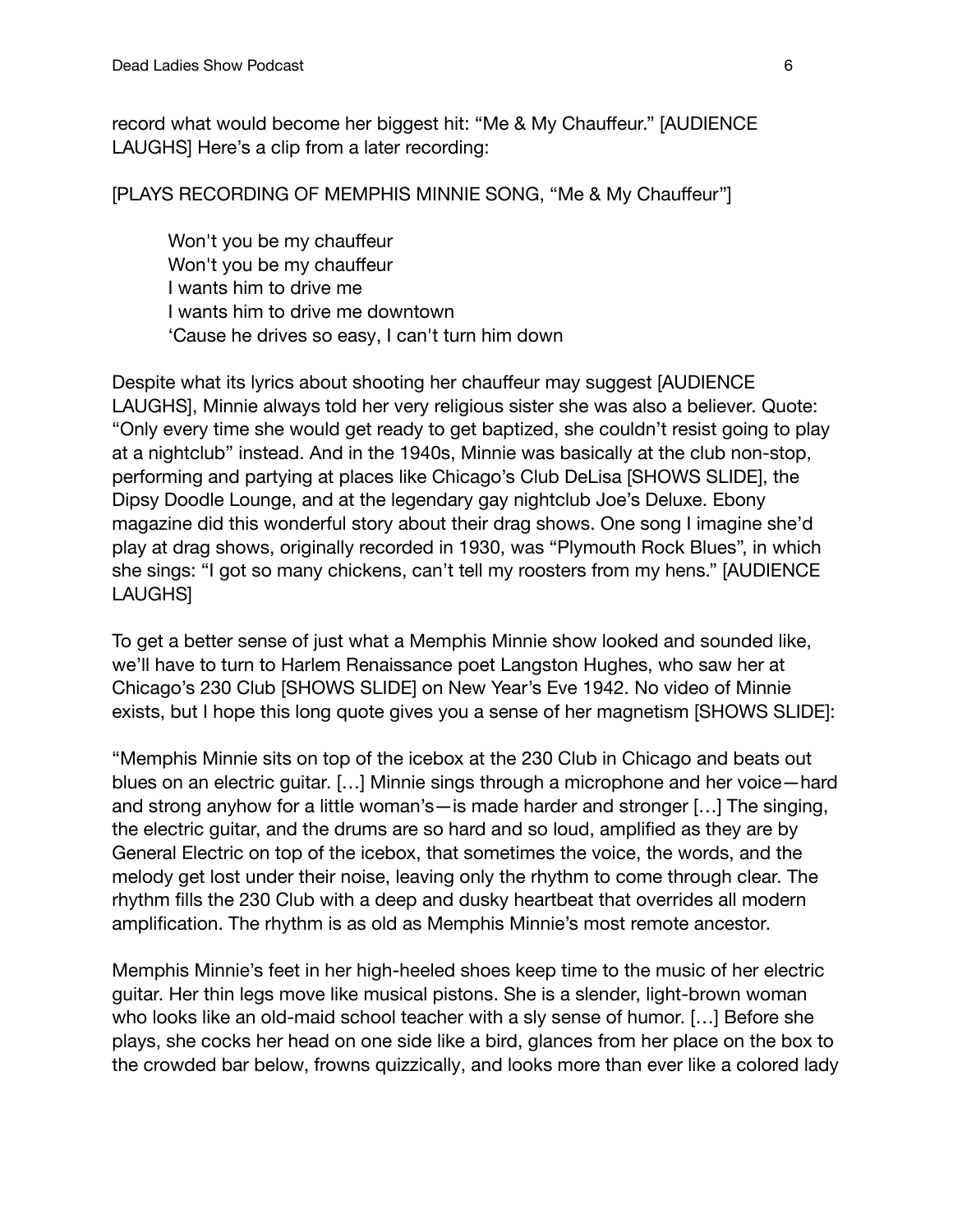teacher in a neat Southern school about to say, 'Children, the lesson is on Page 14, Paragraph 2.'

But Memphis Minnie says nothing of the sort. Instead she grabs the microphone and yells, "Hey, now!" Then she hits a few deep chords at random, leans forward ever so slightly over her guitar, bows her head, and begins to beat out a good old steady down-home rhythm on the strings—a rhythm so contagious that often it makes the crowd holler out loud.

Then Minnie smiles. Her gold teeth flash for a split second. Her earrings tremble. Her left hand with dark red nails moves up and down the strings of the guitar's neck. Her right hand with the dice ring on it picks out the tune, throbs out the rhythm, beats out the blues." [AUDIENCE MEMBER WHISTLES]

## Langston Hughes.

Her music did rock harder than most of her contemporaries, this we know from a story Big Bill Broonzy tells in his memoir [SHOWS SLIDE] about one of the many blues battles he and Minnie played. The club was packed, there was an open bar. It was 1:30 in the morning, both Bill and Minnie were plenty sauced, and the judges signaled they would start: Bill played *his* two songs, and then Minnie took the stage after him, starting with a 20-minute version of *Me And My Chauffeur*. [AUDIENCE LAUGHS] Afterwards, the judges were unanimous. Bill writes: "They went to the stand, picked Minnie up and carried her around in the hall until her husband saw them, got up and told them: 'Put her down, she can walk.' [AUDIENCE LAUGHS] He was jealous of any man." She'd also battle Muddy Waters: "She would get it *every time.* Muddy just couldn't do nothing with Memphis, no, nuh-uh, not back then." A witness confirms: "I saw her beat 10 different artists one night."

In the late 1940s, Minnie and Son were living in a two-room apartment [SHOWS SLIDE], and she continued playing Chicago venues throughout the early 50s, among them Tiny and Ruby's Gay Spot, a lesbian bar run by Tiny Davis. She was a trumpet player with the all-female International Sweethearts of Rhythm [SHOWS SLIDE] (this was their saxophone section), a group made up of women with Latina, Asian, white, Black, Indian, and Puerto Rican backgrounds. [AUDIENCE CHEERS] They're amazing. There's a whole documentary about them on YouTube. They have a track called "Diggin' Dykes." [AUDIENCE LAUGHS] I mean, who doesn't?

[SHOWS SLIDE] By 1958, there was an expressway where the Gay Spot used to be, and Minnie's career was also foundering. One blues fan found her playing music between the acts at strip joints. And though reports on this aspect of her life are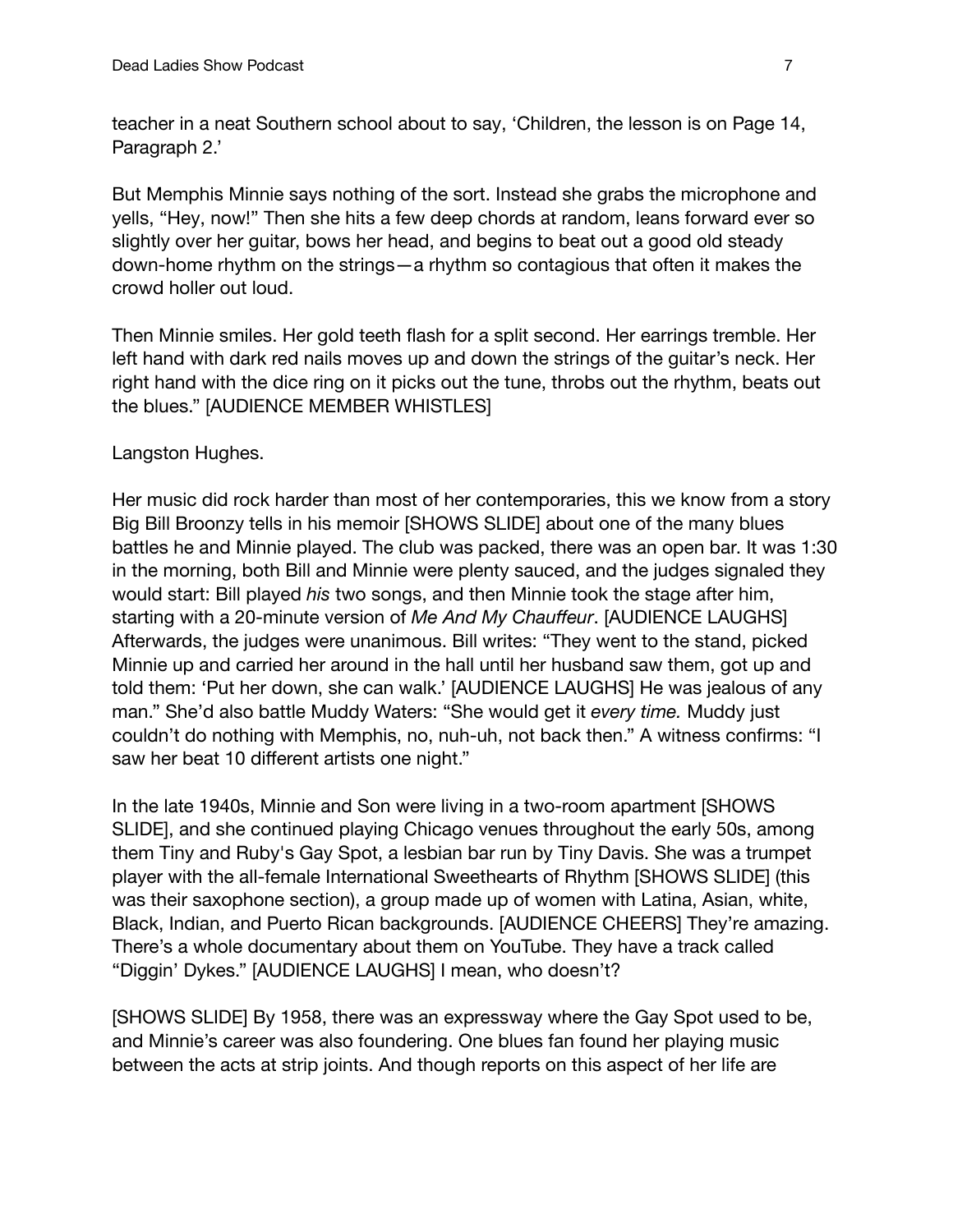naturally shady, it's very probable Minnie also supplemented her unreliable musician's income through sex work, especially in the early years of her career.

[SHOWS SLIDE] In the late 50s, she'd visit her sister-in-law in Memphis more and more often, ultimately moving back south because of Son's health. But doctors were expensive, and Minnie's precious guitars were in and out of pawnshops. They didn't have a TV or record player, lived off welfare. She drank whiskey, they made a home brew from yeast cakes and potatoes. In 1960, she had a stroke and ended up in a wheelchair. Son died the year after, and Minnie lived her final years at her sister-in-law's and then at a nursing home [SHOWS SLIDE].

By this point she could no longer play guitar, but the blues was being "re-discovered," and people like Bonnie Raitt were trying to track her down. Benefits were held as far away as the UK to support her. She died on August 6, 1973, aged 76, and is buried at the Walls cemetery. Twenty-three years later she received this gravestone [SHOWS SLIDE], paid for by Bonnie Raitt.

[SHOWS SLIDE] There is one biography of hers, *Woman with Guitar: Memphis Minnie's Blues*, by Paul & Beth Garon, first published just after her death, and expanded in 2014. But I wish she'd had the chance to tell her own story, as most short pieces online describe her as a talented monster who abused men for no reason [AUDIENCE LAUGHS], like she *wasn't* making her way through an extremely masculine space, threatened by racism and violence at every turn, from police brutality, to domestic abuse and exploitation.

We end up having to rely on the stories of jealous men like Muddy Waters, stories that ultimately reveal more about them and their insecurities. Muddy Waters said: "She was a great girl, but she was a woman. […] You know, when a woman's out there doing the job, [and] you're doing the job she's doing, it could get a little evil sometimes. She don't have the strong mind like the man because she can get *flustrated* and can fly off the handle, and that's the only thing that's wrong with her—she would get a little evil sometimes."

Jimmy Rogers remembers one night they were at the 708 Club, which was here [SHOWS SLIDE]. Well, I'll let Jimmy tell the rest of the story.

## [PLAYS RECORDING OF JIMMY ROGERS SPEAKING OVER MUSIC]

"She, uh, came in from some place she'd been playing. Son Joe over in the booth where we were. There was a few ladies standin' around there. She came over where we were sittin' at and – she picked his glass up, I thought she was gonna drink it – she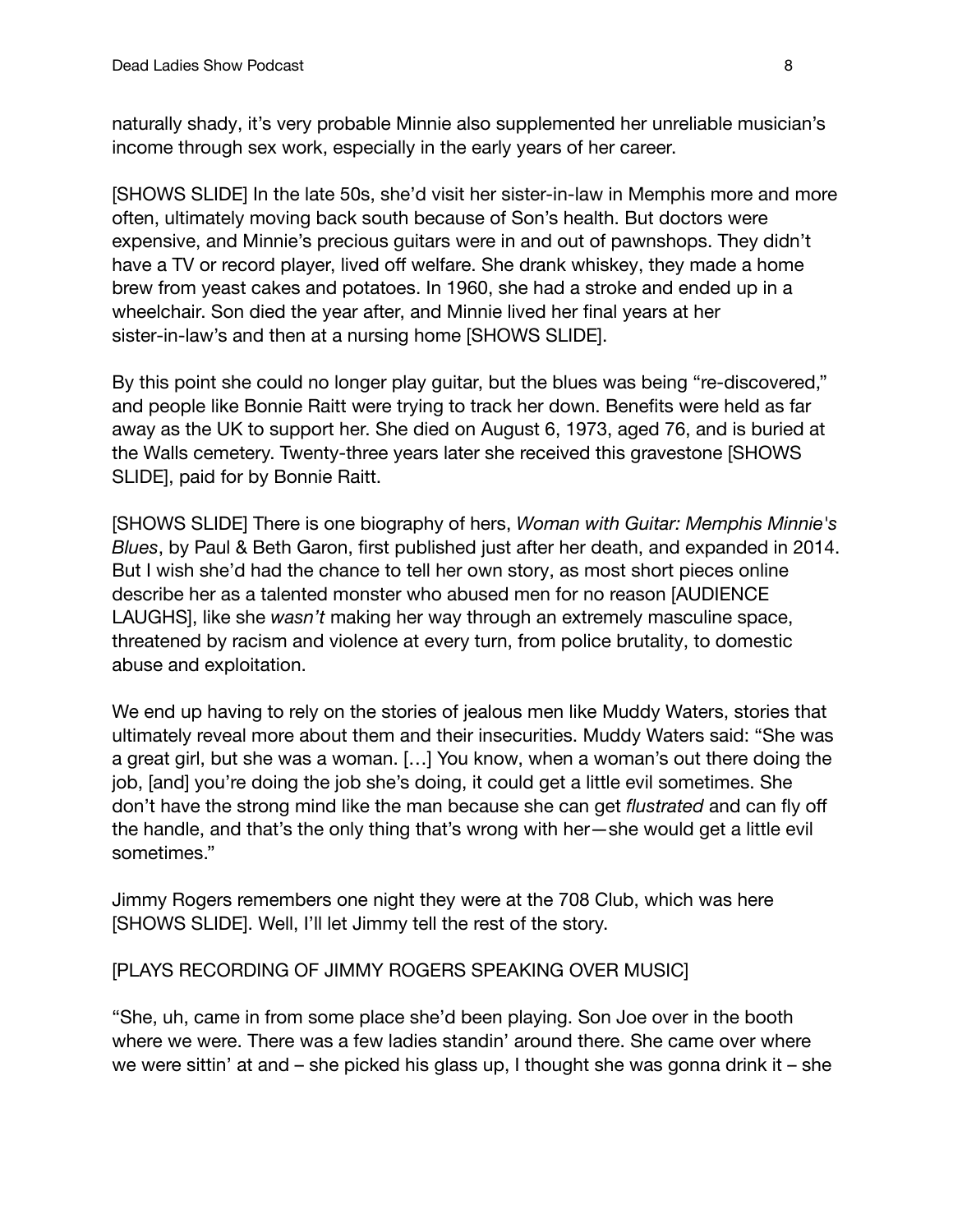picked the glass up and dashed the whiskey in his face, man. Hell [...] That was the roughest I've seen her, but they say she can get rougher than that."

Johnny Shines claims she could get rougher still:

"They tell me she shot one old man's arms off, down in Mississippi. Shot his arm off, or cut it off with a hatchet, something. [AUDIENCE LAUGHS] Some say shot, some say cut. Minnie was a hellraiser, I know that. A lot of things they say she did in the past, I believe it. She'd work Son Joe over right on the bandstand, right in front of the whole audience. Bang, bop, boom, bop."

Now, I don't want to minimize any abuse Minnie may have inflicted on men (or puppies), but to me, she sounds like a woman who fought back, who resisted a system that was set up to exploit women like her and appropriate their work. I'd like to remember her like this instead [SHOWS SLIDE], looking confidently into the camera in a white ball gown, holding her guitar. See that silver-dollar bracelet again? And with a song she recorded in 1946 called "Hold Me Blues," in which she sings: "The judge said, 'Minnie, how come you mistreat your man?' I said, 'Judge, you know you ain't a woman, and you sure can't understand.'" And it may be a blues track, and we may think of that as doomy or gloomy or, I don't know, mopey. But it's so full of joy! In fact, in that same song, she also emphasizes: "Cause I lived the life I loved, and I love the life I lived." She recorded 10 different takes of this song, each with different guitar solos and ad libs, but I like take seven best.

[PLAYS RECORDING OF MEMPHIS MINNIE SONG "HOLD ME BLUES"]

Thank you.

[APPLAUSE]

KATY DERBYSHIRE: Florian Duijsens on Memphis Minnie, recorded by Jennifer Nulsen at the Red Room in New York's KGB Bar. And if you want to hear all of those songs that Florian mentioned from Minnie –

## SUSAN STONE: And others!

KATY DERBYSHIRE: We have a playlist prepared – and others, exactly! – We have a playlist prepared to bring the blues to your ears. You can find it, along with some of those wonderful photos of Minnie and other info, over on our episode page at [deadladiesshow.com/podcast](http://deadladiesshow.com/podcast)